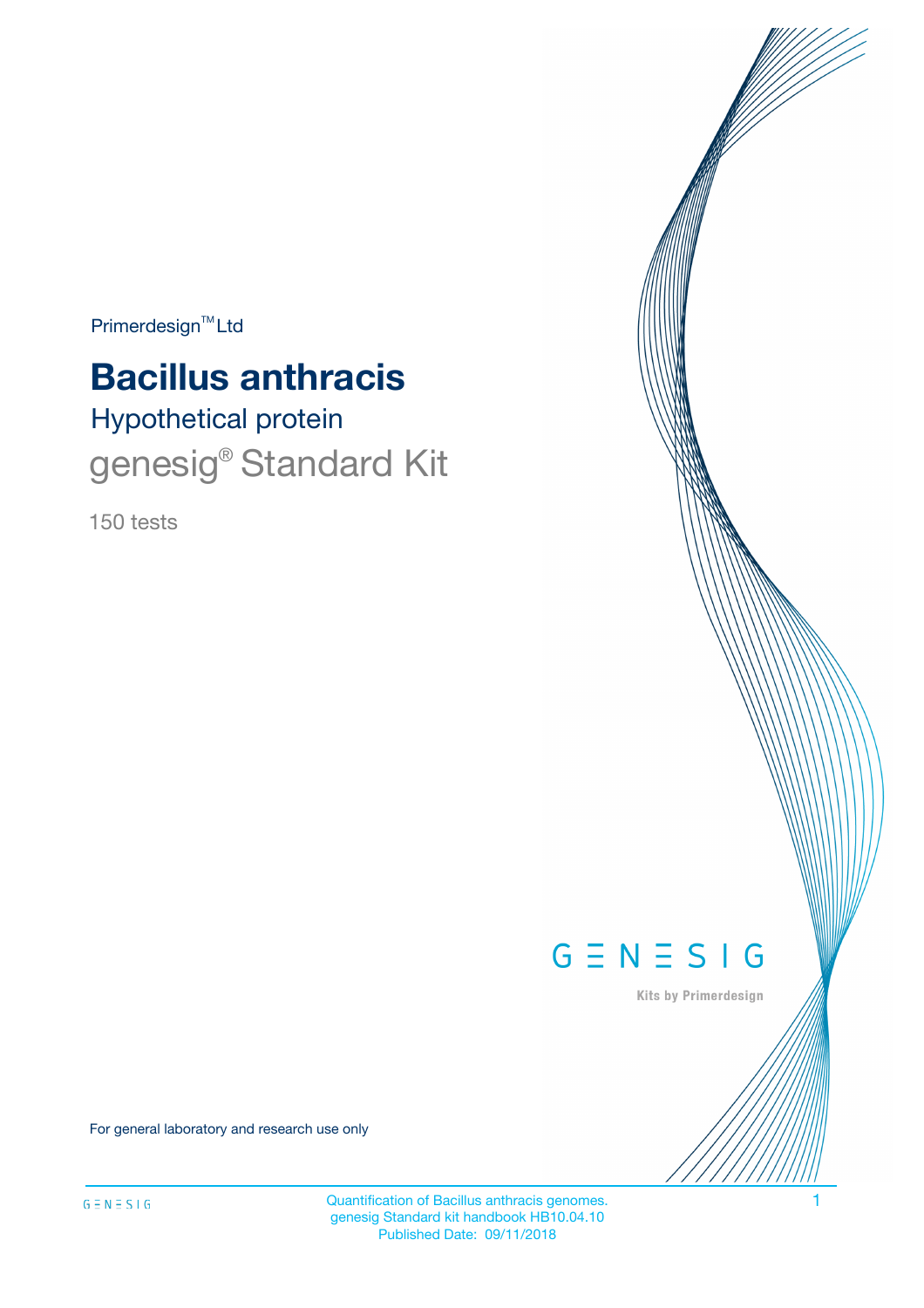## Introduction to Bacillus anthracis

Bacillus anthracis is a Gram-positive, rod-shaped, non-motile, spore bearing bacterium with a circular DNA genome of around 5.2Mbp with plasmids. B. anthracis is the only obligate pathogen within the Bacillus genus and causes Anthrax, an acute lethal infection of both ruminant animals and humans.

B. anthracis spores are soil borne and can survive for decades even under extreme and unfavourable conditions. Spores enter a host by inhalation, ingestion or via skin lesions. Subsequently they penetrate the blood stream, germinate and produce fatal toxins. pXO2 encodes the polyglutamyl capsule that [protects the organism from host phagocytosis. pXO1 plasmid encodes three proteins that in complex, form a toxin although two of these components are toxic in their own right: EF (oedema factor) increases cyclic AMP levels causing oedema while LF (Lethal factor) destroys white blood cells. PA (protective antigen) facilitates cell entry of the other two proteins by pore formation.

Cutaneous anthrax ,caused via spore contact with skin lesions, is the most common form in humans accounting for 90% of all reported cases and rarely fatal if treated. This form initially presents as a boil-like skin lesion between 2-3 days after exposure and eventually forms a painless ulcer with a black center (eschar). Individuals with the ingested, gastro-intestinal form undergo a similar disease progression but mortality rates are much higher. Higher still is the mortality rate of inhaled, pulmonary anthrax. Macrophages in the alveolar provide entry to the blood stream which can result in septic shock and respiratory difficulties progressing to organ failure.

Anthrax is generally treated with antibiotics with penicillin being the drug of choice with current vaccination offering only temporary protection.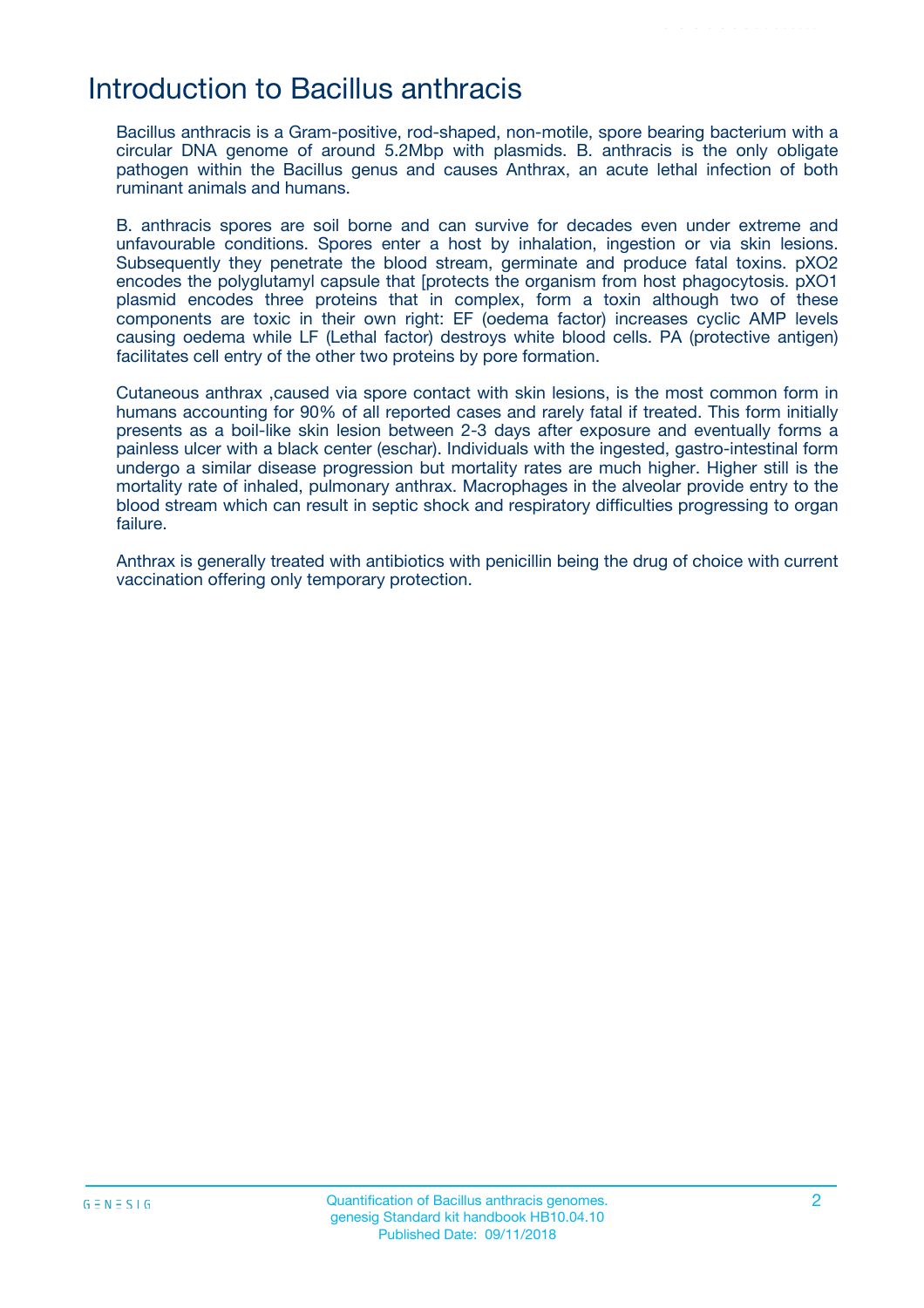The Primerdesign genesig Kit for Bacillus anthracis (B.anthracis) genomes is designed for the in vitro quantification of B.anthracis genomes. The kit is designed to have a broad detection profile. Specifically, the primers represent 100% homology with over 95% of the NCBI database reference sequences available at the time of design.

The dynamics of genetic variation means that new sequence information may become available after the initial design. Primerdesign periodically reviews the detection profiles of our kits and when required releases new versions.

If you require further information, or have a specific question about the detection profile of this kit then please send an e.mail to enquiry@primerdesign.co.uk and our bioinformatics team will answer your question.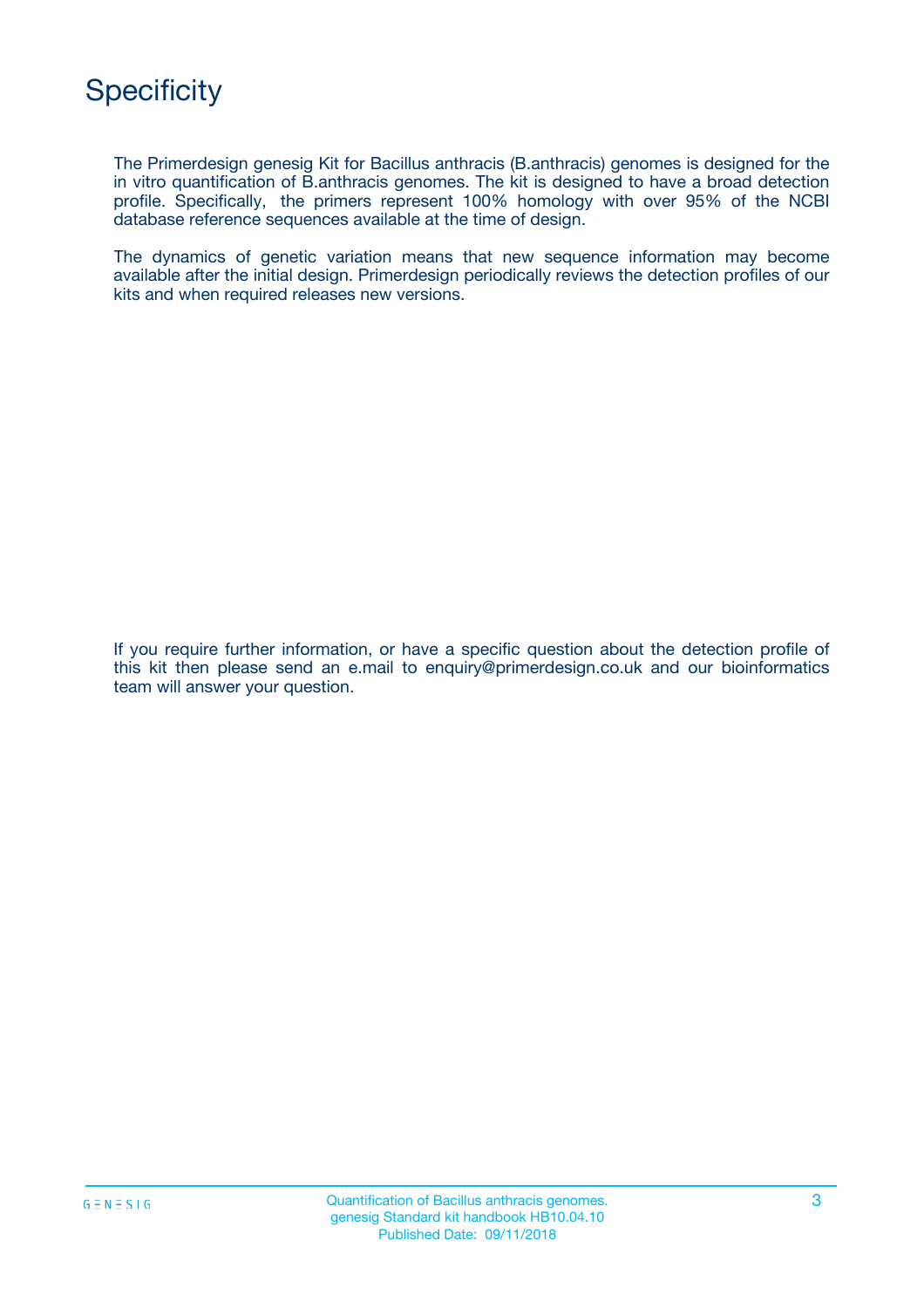# Kit contents

- **B.anthracis specific primer/probe mix (150 reactions BROWN)** FAM labelled
- **B.anthracis positive control template (for Standard curve RED)**
- **RNase/DNase free water (WHITE)** for resuspension of primer/probe mixes
- **Template preparation buffer (YELLOW)** for resuspension of positive control template and standard curve preparation

# Reagents and equipment to be supplied by the user

### **Real-time PCR Instrument**

#### **Extraction kit**

This kit is recommended for use with genesig Easy DNA/RNA extraction kit. However, it is designed to work well with all processes that yield high quality RNA and DNA with minimal PCR inhibitors.

#### **oasig**TM **lyophilised or Precision**®**PLUS 2X qPCR Master Mix**

This kit is intended for use with oasig or PrecisionPLUS2X qPCR Master Mix.

**Pipettors and Tips**

**Vortex and centrifuge**

**Thin walled 1.5 ml PCR reaction tubes**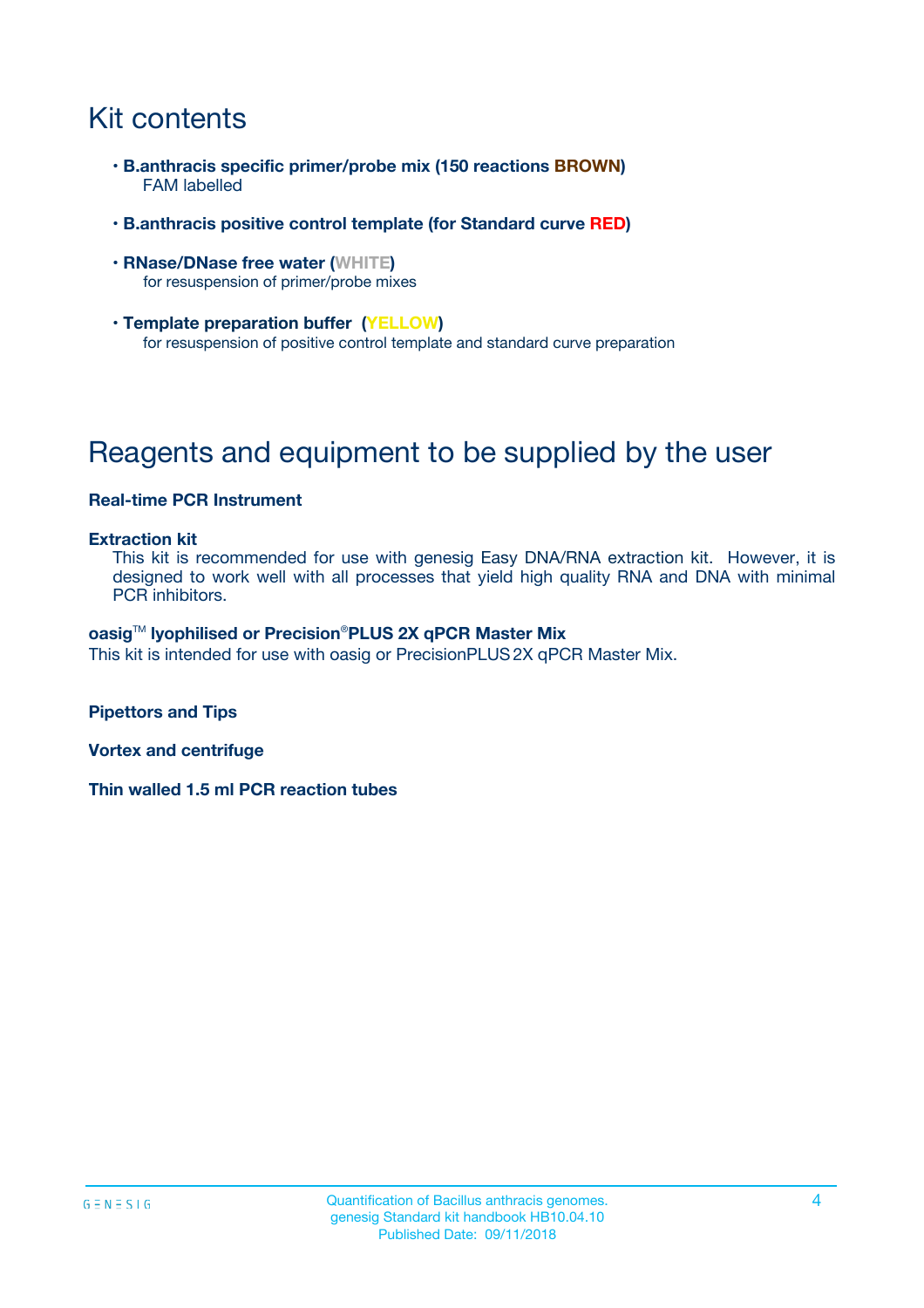### Kit storage and stability

This kit is stable at room temperature but should be stored at -20ºC on arrival. Once the lyophilised components have been resuspended they should not be exposed to temperatures above -20°C for longer than 30 minutes at a time and unnecessary repeated freeze/thawing should be avoided. The kit is stable for six months from the date of resuspension under these circumstances.

If a standard curve dilution series is prepared this can be stored frozen for an extended period. If you see any degradation in this serial dilution a fresh standard curve can be prepared from the positive control.

Primerdesign does not recommend using the kit after the expiry date stated on the pack.

### Suitable sample material

All kinds of sample material suited for PCR amplification can be used. Please ensure the samples are suitable in terms of purity, concentration, and DNA integrity. Always run at least one negative control with the samples. To prepare a negative-control, replace the template DNA sample with RNase/DNase free water.

### Dynamic range of test

Under optimal PCR conditions genesig B.anthracis detection kits have very high priming efficiencies of >95% and can detect less than 100 copies of target template.

### Notices and disclaimers

This product is developed, designed and sold for research purposes only. It is not intended for human diagnostic or drug purposes or to be administered to humans unless clearly expressed for that purpose by the Food and Drug Administration in the USA or the appropriate regulatory authorities in the country of use. During the warranty period Primerdesign genesig detection kits allow precise and reproducible data recovery combined with excellent sensitivity. For data obtained by violation to the general GLP guidelines and the manufacturer's recommendations the right to claim under guarantee is expired. PCR is a proprietary technology covered by several US and foreign patents. These patents are owned by Roche Molecular Systems Inc. and have been sub-licensed by PE Corporation in certain fields. Depending on your specific application you may need a license from Roche or PE to practice PCR. Additional information on purchasing licenses to practice the PCR process may be obtained by contacting the Director of Licensing at Roche Molecular Systems, 1145 Atlantic Avenue, Alameda, CA 94501 or Applied Biosystems business group of the Applera Corporation, 850 Lincoln Centre Drive, Foster City, CA 94404. In addition, the 5' nuclease assay and other homogeneous amplification methods used in connection with the PCR process may be covered by U.S. Patents 5,210,015 and 5,487,972, owned by Roche Molecular Systems, Inc, and by U.S. Patent 5,538,848, owned by The Perkin-Elmer Corporation.

### Trademarks

Primerdesign™ is a trademark of Primerdesign Ltd.

genesig $^\circledR$  is a registered trademark of Primerdesign Ltd.

The PCR process is covered by US Patents 4,683,195, and 4,683,202 and foreign equivalents owned by Hoffmann-La Roche AG. BI, ABI PRISM® GeneAmp® and MicroAmp® are registered trademarks of the Applera Genomics (Applied Biosystems Corporation). BIOMEK® is a registered trademark of Beckman Instruments, Inc.; iCycler™ is a registered trademark of Bio-Rad Laboratories, Rotor-Gene is a trademark of Corbett Research. LightCycler™ is a registered trademark of the Idaho Technology Inc. GeneAmp®, TaqMan® and AmpliTaqGold® are registered trademarks of Roche Molecular Systems, Inc., The purchase of the Primerdesign reagents cannot be construed as an authorization or implicit license to practice PCR under any patents held by Hoffmann-LaRoche Inc.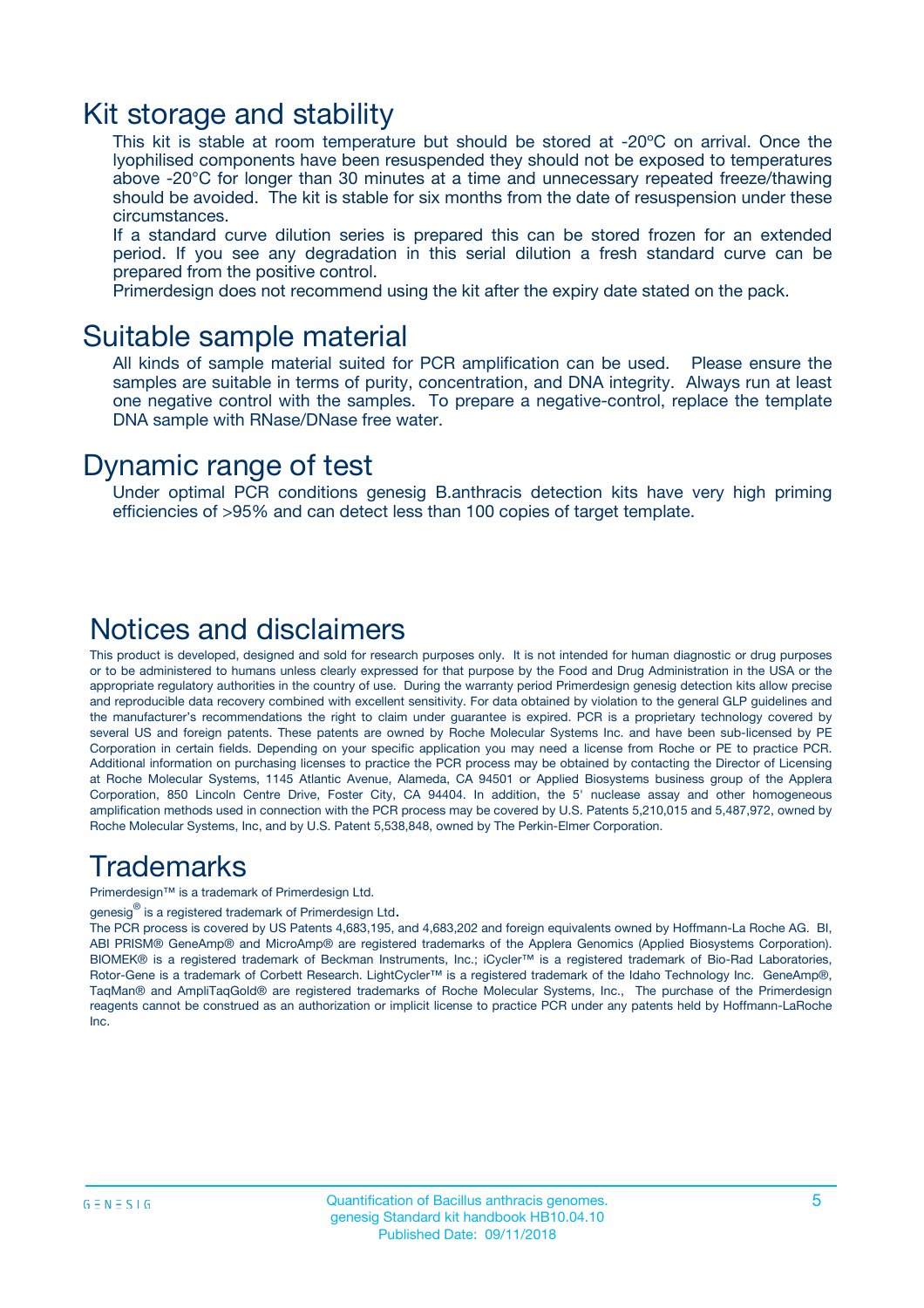## Principles of the test

#### **Real-time PCR**

A B.anthracis specific primer and probe mix is provided and this can be detected through the FAM channel.

The primer and probe mix provided exploits the so-called TaqMan® principle. During PCR amplification, forward and reverse primers hybridize to the B.anthracis DNA. A fluorogenic probe is included in the same reaction mixture which consists of a DNA probe labeled with a 5`-dye and a 3`-quencher. During PCR amplification, the probe is cleaved and the reporter dye and quencher are separated. The resulting increase in fluorescence can be detected on a range of qPCR platforms.

#### **Positive control**

For copy number determination and as a positive control for the PCR set up, the kit contains a positive control template. This can be used to generate a standard curve of B.anthracis copy number / Cq value. Alternatively the positive control can be used at a single dilution where full quantitative analysis of the samples is not required. Each time the kit is used, at least one positive control reaction must be included in the run. A positive result indicates that the primers and probes for detecting the target B.anthracis gene worked properly in that particular experimental scenario. If a negative result is obtained the test results are invalid and must be repeated. Care should be taken to ensure that the positive control does not contaminate any other kit component which would lead to false-positive results. This can be achieved by handling this component in a Post PCR environment. Care should also be taken to avoid cross-contamination of other samples when adding the positive control to the run. This can be avoided by sealing all other samples and negative controls before pipetting the positive control into the positive control well.

#### **Negative control**

To validate any positive findings a negative control reaction should be included every time the kit is used. For this reaction the RNase/DNase free water should be used instead of template. A negative result indicates that the reagents have not become contaminated while setting up the run.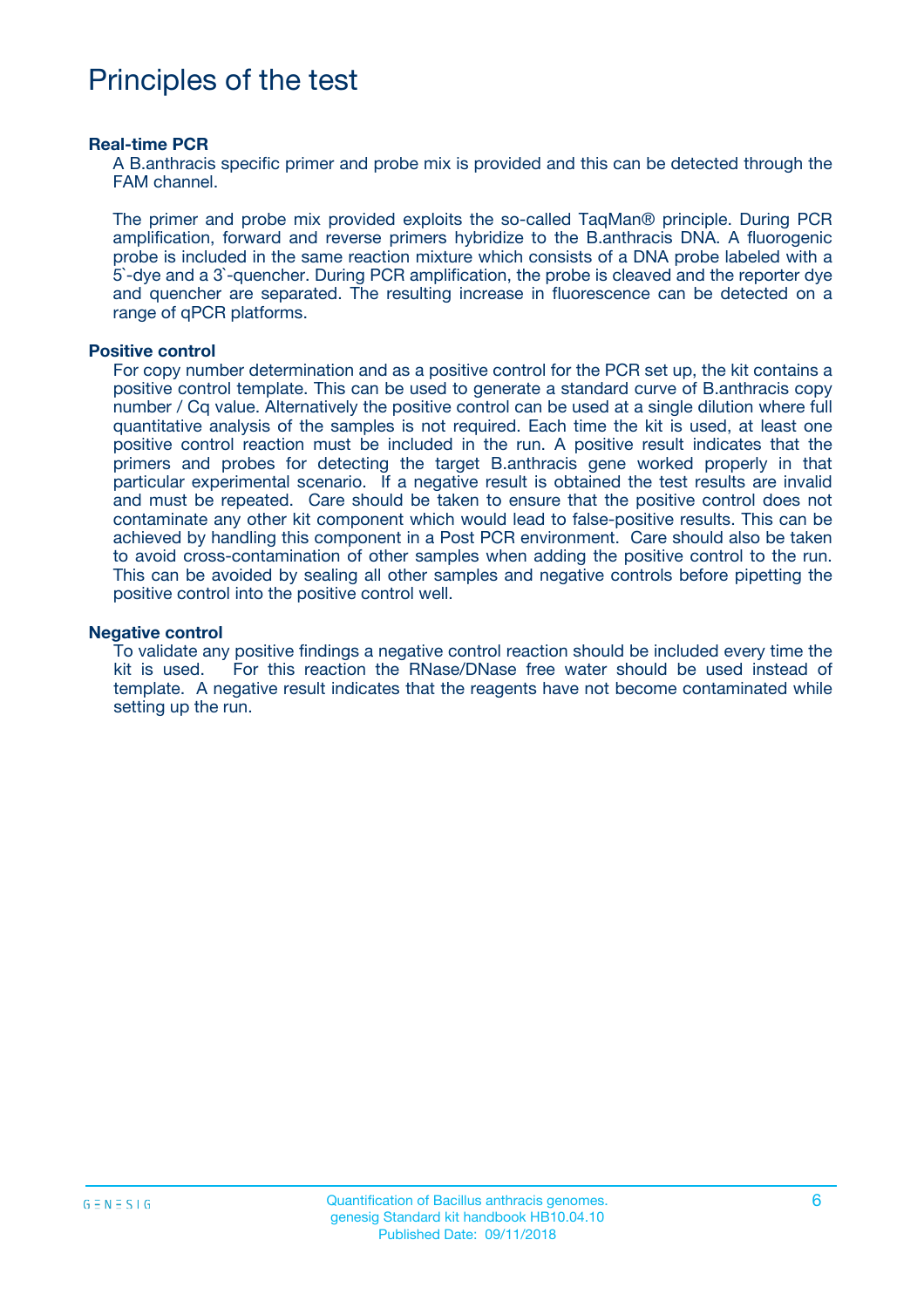## Resuspension protocol

To minimize the risk of contamination with foreign DNA, we recommend that all pipetting be performed in a PCR clean environment. Ideally this would be a designated PCR lab or PCR cabinet. Filter tips are recommended for all pipetting steps.

#### **1. Pulse-spin each tube in a centrifuge before opening.**

This will ensure lyophilised primer and probe mix is in the base of the tube and is not spilt upon opening the tube.

**2. Resuspend the kit components in the RNase/DNase free water supplied, according to the table below.**

To ensure complete resuspension, vortex each tube thoroughly.

| Component - resuspend in water       | <b>Volume</b> |
|--------------------------------------|---------------|
| <b>Pre-PCR pack</b>                  |               |
| B.anthracis primer/probe mix (BROWN) | 165 ul        |

#### **3. Resuspend the positive control template in the template preparation buffer supplied, according to the table below:**

To ensure complete resuspension, vortex the tube thoroughly.

| Component - resuspend in template preparation buffer |        |  |
|------------------------------------------------------|--------|--|
| <b>Post-PCR heat-sealed foil</b>                     |        |  |
| B.anthracis Positive Control Template (RED) *        | 500 µl |  |

\* This component contains high copy number template and is a VERY significant contamination risk. It must be opened and handled in a separate laboratory environment, away from the other components.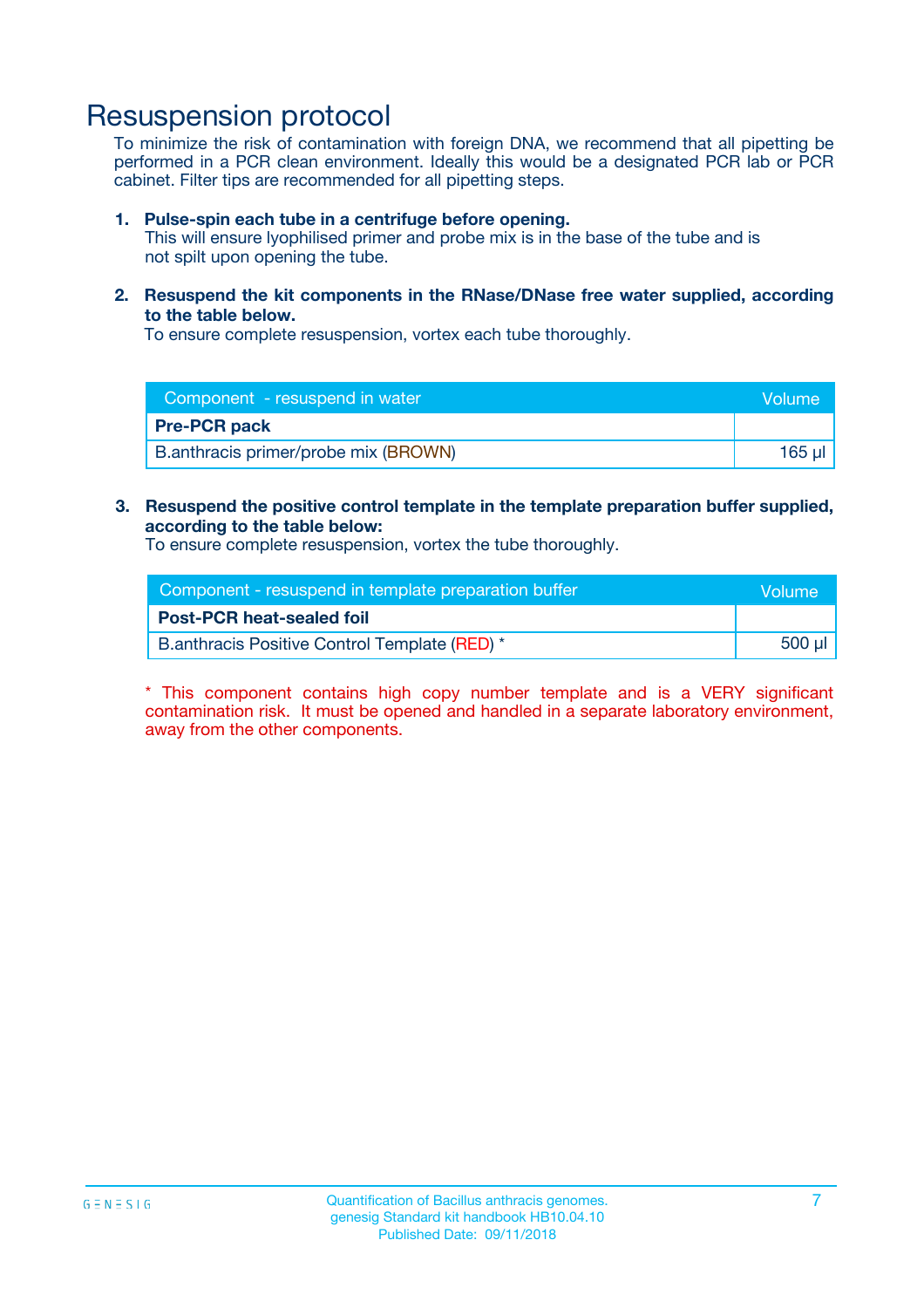# qPCR detection protocol

**1. For each DNA sample prepare a reaction mix according to the table below:** Include sufficient reactions for positive and negative controls.

| Component                                 | Volume           |
|-------------------------------------------|------------------|
| oasig or PrecisionPLUS 2X qPCR Master Mix | 10 $\mu$         |
| B.anthracis primer/probe mix (BROWN)      | 1 $\mu$          |
| <b>RNase/DNase free water (WHITE)</b>     | $4 \mu$          |
| <b>Final Volume</b>                       | 15 <sub>ul</sub> |

- **2. Pipette 15µl of this mix into each well according to your qPCR experimental plate set up.**
- **3. Prepare DNA templates for each of your samples.**
- **4. Pipette 5µl of DNA template into each well, according to your experimental plate set up.**

For negative control wells use 5µl of RNase/DNase free water. The final volume in each well is 20µl.

**5. If a standard curve is included for quantitative analysis, prepare a reaction mix according to the table below:**

| Component                                 | Volume          |
|-------------------------------------------|-----------------|
| oasig or PrecisionPLUS 2X qPCR Master Mix | 10 µl           |
| B.anthracis primer/probe mix (BROWN)      | 1 µI            |
| <b>RNase/DNase free water (WHITE)</b>     | $4 \mu$         |
| <b>Final Volume</b>                       | 15 <sub>µ</sub> |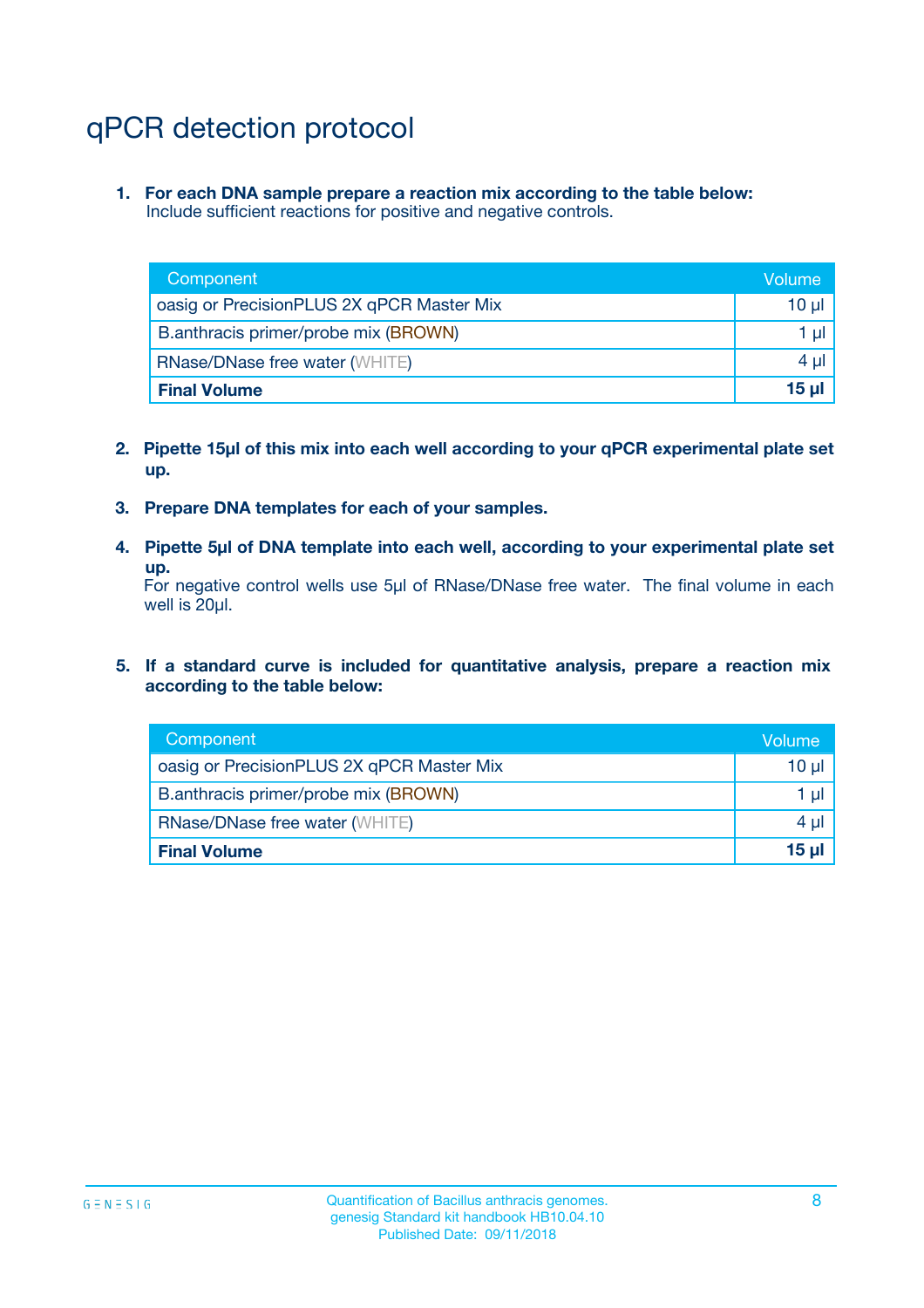### **6. Preparation of a standard curve dilution series.**

- 1) Pipette 90µl of template preparation buffer into 5 tubes and label 2-6
- 2) Pipette 10µl of Positive Control Template (RED) into tube 2
- 3) Vortex thoroughly
- 4) Change pipette tip and pipette 10µl from tube 2 into tube 3
- 5) Vortex thoroughly

Repeat steps 4 and 5 to complete the dilution series

| <b>Standard Curve</b>         | <b>Copy Number</b>     |
|-------------------------------|------------------------|
| Tube 1 Positive control (RED) | $2 \times 10^5$ per µl |
| Tube 2                        | $2 \times 10^4$ per µl |
| Tube 3                        | $2 \times 10^3$ per µl |
| Tube 4                        | $2 \times 10^2$ per µl |
| Tube 5                        | 20 per µl              |
| Tube 6                        | 2 per ul               |

7. Pipette 5µl of standard template into each well for the standard curve according to your experimental plate set up.

The final volume in each well is 20µl.

# qPCR amplification protocol

Amplification conditions using oasig or PrecisionPLUS2X qPCR Master Mix.

|             | <b>Step</b>       | <b>Time</b>     | Temp    |
|-------------|-------------------|-----------------|---------|
|             | Enzyme activation | 2 min           | 95 °C   |
| Cycling x50 | Denaturation      | 10 <sub>s</sub> | 95 $°C$ |
|             | DATA COLLECTION * | 60 s            | 60 °C   |

\* Fluorogenic data should be collected during this step through the FAM channel